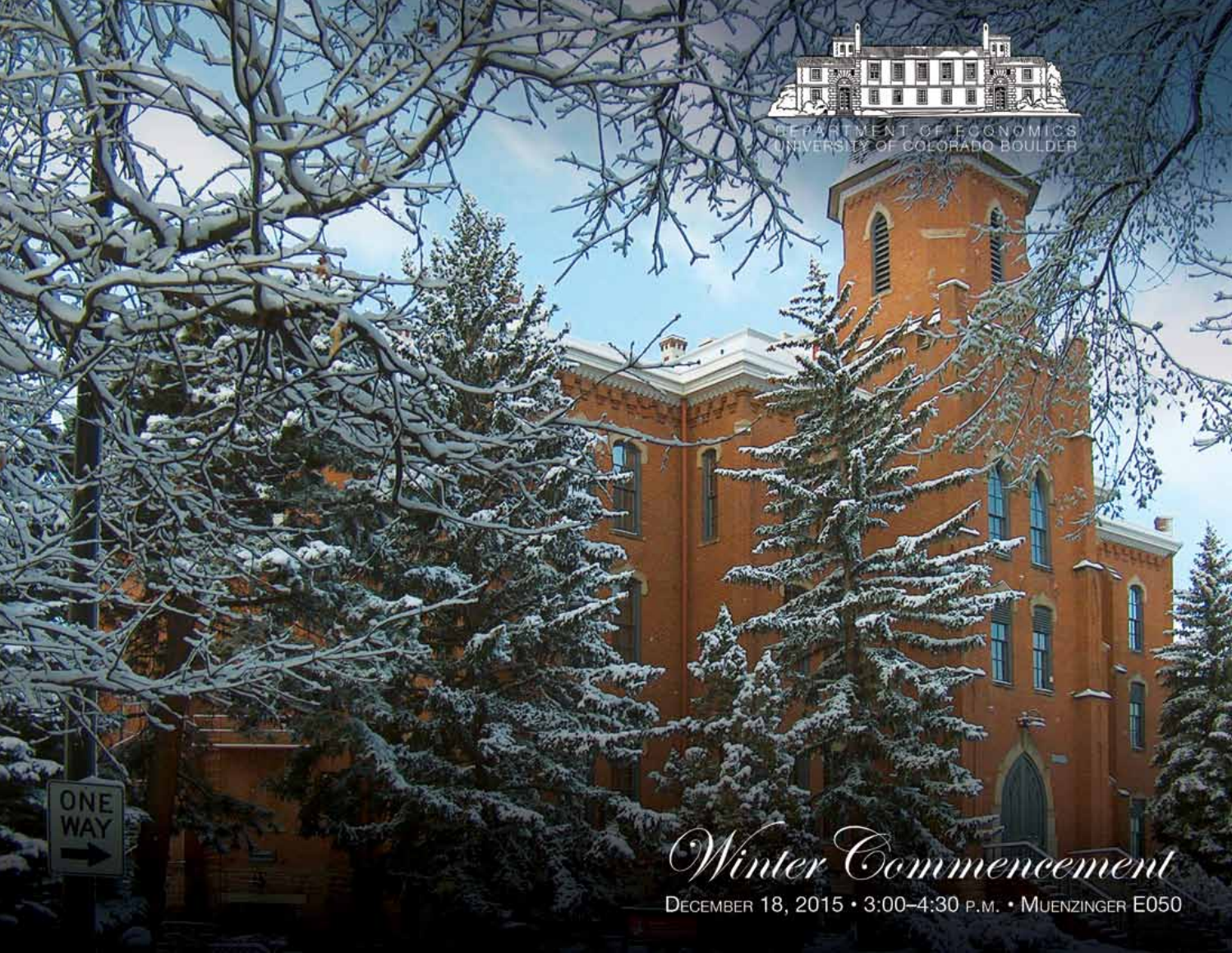

## UNIVERSITY OF COLORADO BOULDER DEPARTMENT OF ECONOMICS

## WINTER COMMENCEMENT PROGRAM

**Welcome & Introduction** Martin Boileau *Professor and Associate Chair of Graduate Studies*

> **Commencement Address** Robert McNown *Professor*

**Bachelor of Arts Graduates** Jeffrey Zax *Professor and Associate Chair of Undergraduate Studies*

> Brian Cadena *Assistant Professor*

> > Billy Mertens *Instructor*

## BACHELOR OF ARTS

Zohair Al-Sharshani Reilly Voce Anderson Jacob R. Armus Sam Louis Attebury Alexander Audi Lucas Robert Baker Avery Michael Benge Bo Christian Birkeland Nicholas Anthony Carosella Bryant Chen Maryjane Louise Clark Jeffrey Scott Cramer Donald William Cuomo Jack Arnold Dempsey Jr. Nathan DePriest John Kenneth Desmond Dylan Tate Donohoe Christopher Flauta Andrew Gambardella Siyu Gao Patrick Gearhart James Hafer Peter John Harbes Zeyuan He Rory Flanagan Hill Chase Rockney Howard Zhanzhan Huang Yuwei Jiang Michael Robert Kaesler Shaun Michael Keegan Dominic Allen Kickbush Tyler Krieger Mallory A. Kriss Andres Eduardo Landa Yiming Le Paul Heesuk Lee Cameron Lees David Michael Lustig Addison Carpenter MacLaren Thomas John Magpiong

Dane Thomas Mailhiot Alex Major Christopher James Matchett Matthew Daniel Miller William Kenneth Moffat IV Galen Michael Moore *with distinction* Gary Moore Mhikal R.G. Munny Zane Myers Chase Toru Namba Steven Michael Ostrom Antonio Francis Pestello Mikhael Porter Jack Christian Ramirez McGregor James Ritter Dante Emiliano Ruscitti Daniel Sean Ryan Alfonso Saenz Jesus David Sanchez Chase Sarkisian James Richard Schuetz Grant Watson Schultz James Alexander Schwab Catherine Johanna Smith Hallie Inga Smith James Patrick Snowden David Marshall Solomon Thomas Michael Cassidy Svennevik Paul Tarbox Kimberly Anne Tarde Silvestre Enrique Tovar D'Agostino Steven Michael Trimboli Joselyn Rose Varghese Elizabeth Kate Victora Cassandra Jean Watts Jonathan Wies Christpher Thomas Withington Christopher Michael Zeren Kegan L.A. Zorens